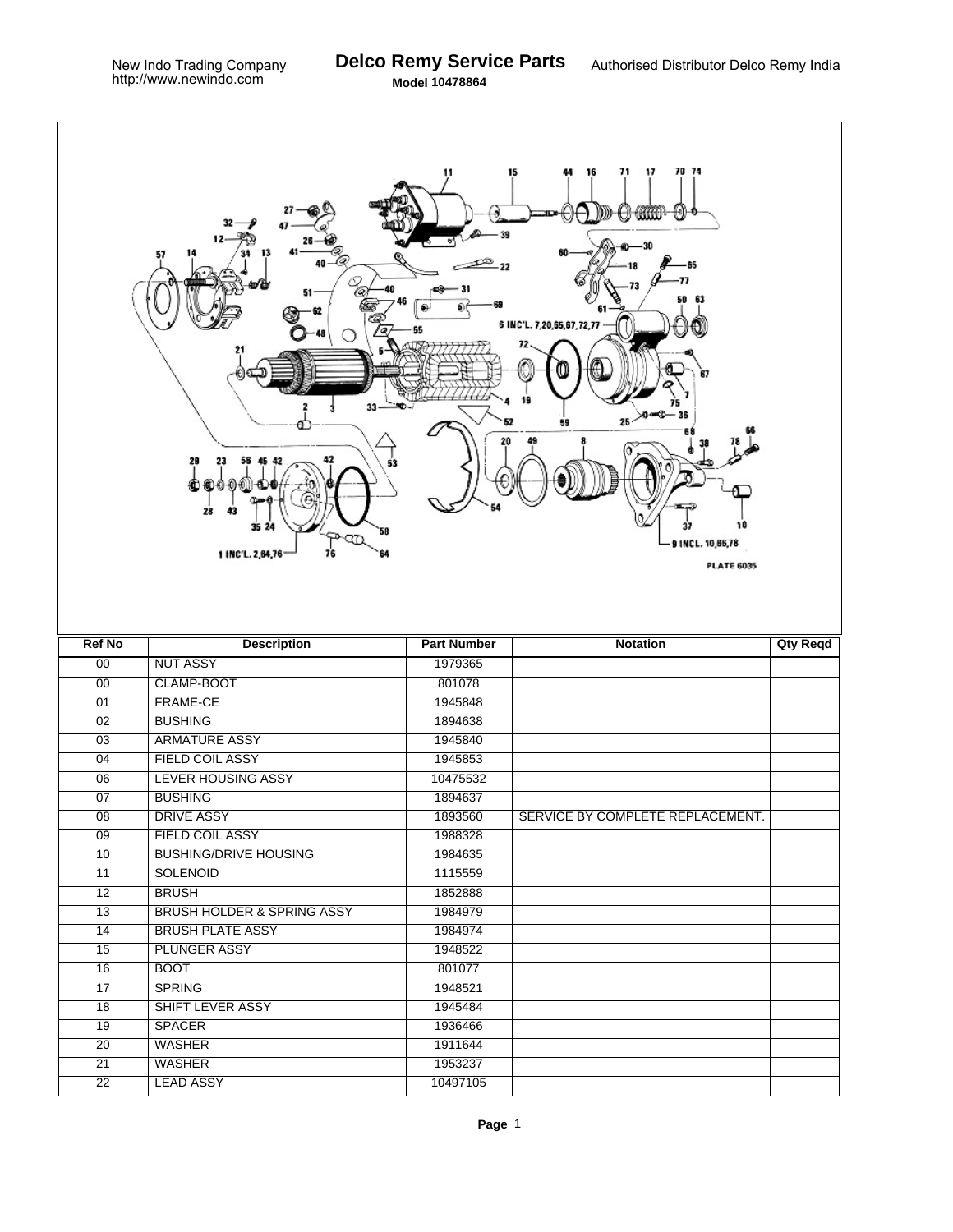|                 | Q,<br>51<br>33<br>23<br>56<br>42<br>29<br>45<br>53<br>28<br>43<br>35 24<br>58<br><b>PA</b><br>76<br>1 INC'L. 2,64,76<br>64 | 11<br>⊕<br>O)      | 70 74<br>71<br>15<br>16<br>17<br>O WWW<br>ť€<br>77<br>50<br>63<br>6 INC'L. 7,20,65,67,72,77<br>67<br>19<br>$25 \rightarrow 0$<br>52<br>59<br>37<br>10<br>9 INCL. 10,66,78<br><b>PLATE 6035</b> |                 |
|-----------------|----------------------------------------------------------------------------------------------------------------------------|--------------------|------------------------------------------------------------------------------------------------------------------------------------------------------------------------------------------------|-----------------|
| <b>Ref No</b>   | <b>Description</b>                                                                                                         | <b>Part Number</b> | <b>Notation</b>                                                                                                                                                                                | <b>Qty Reqd</b> |
| $\overline{23}$ | LOCK WASHER-TERM. STUD-C.E. (3/4 HE                                                                                        | 9421427            |                                                                                                                                                                                                |                 |
| $\overline{26}$ | NUT-TERM. STUD (5/16 THK.)                                                                                                 | 9441934            |                                                                                                                                                                                                |                 |
| $\overline{27}$ | <b>NUT</b>                                                                                                                 | 1979451            |                                                                                                                                                                                                |                 |
| $\overline{28}$ | NUT-C.E. TERM. STUD (3/4 HEX x 5/16)                                                                                       | 9441934            |                                                                                                                                                                                                |                 |
| 29              | <b>NUT</b>                                                                                                                 | 1979451            |                                                                                                                                                                                                |                 |
| $\overline{30}$ | <b>NUT</b>                                                                                                                 | 9412305            |                                                                                                                                                                                                |                 |
| $\overline{31}$ | <b>SCREW</b>                                                                                                               | 10499632           |                                                                                                                                                                                                |                 |
| 32              | <b>SCREW</b>                                                                                                               | 1968998            |                                                                                                                                                                                                |                 |
| $\overline{33}$ | <b>SCREW</b>                                                                                                               | 1968998            |                                                                                                                                                                                                |                 |
| 34              | <b>SCREW ASSY</b>                                                                                                          | 1847807            |                                                                                                                                                                                                |                 |
| 35              | <b>BOLT</b>                                                                                                                | 10499639           |                                                                                                                                                                                                |                 |
| 36              | <b>BOLT</b>                                                                                                                | 10499639           |                                                                                                                                                                                                |                 |
| $\overline{37}$ | <b>SCREW</b>                                                                                                               | 10475536           |                                                                                                                                                                                                |                 |
| 38              | <b>SCREW</b>                                                                                                               | 10499643           |                                                                                                                                                                                                |                 |
| $\overline{39}$ | <b>SCREW</b>                                                                                                               | 10475535           |                                                                                                                                                                                                |                 |
| 40              | <b>WASHER</b>                                                                                                              | 1922457            |                                                                                                                                                                                                |                 |
| 41              | <b>WASHER</b>                                                                                                              | 1914647            |                                                                                                                                                                                                |                 |
| 42              | <b>WASHER</b>                                                                                                              | 1861791            |                                                                                                                                                                                                |                 |
| 43              | <b>WASHER</b>                                                                                                              | 1914647            |                                                                                                                                                                                                |                 |
| 44              | <b>WASHER</b>                                                                                                              | 1948519            |                                                                                                                                                                                                |                 |
| 45              | BUSHING-INSUL-C.E. TERM. STUD                                                                                              | $\blacksquare$     | FOR SERVICE USE 1851632 TERMINAL INSULATOR PKG.                                                                                                                                                |                 |
|                 |                                                                                                                            |                    |                                                                                                                                                                                                |                 |
| 46<br>47        | <b>SERV PKG, INSULATOR</b><br><b>CONNECTOR</b>                                                                             | 1965472<br>1945862 |                                                                                                                                                                                                |                 |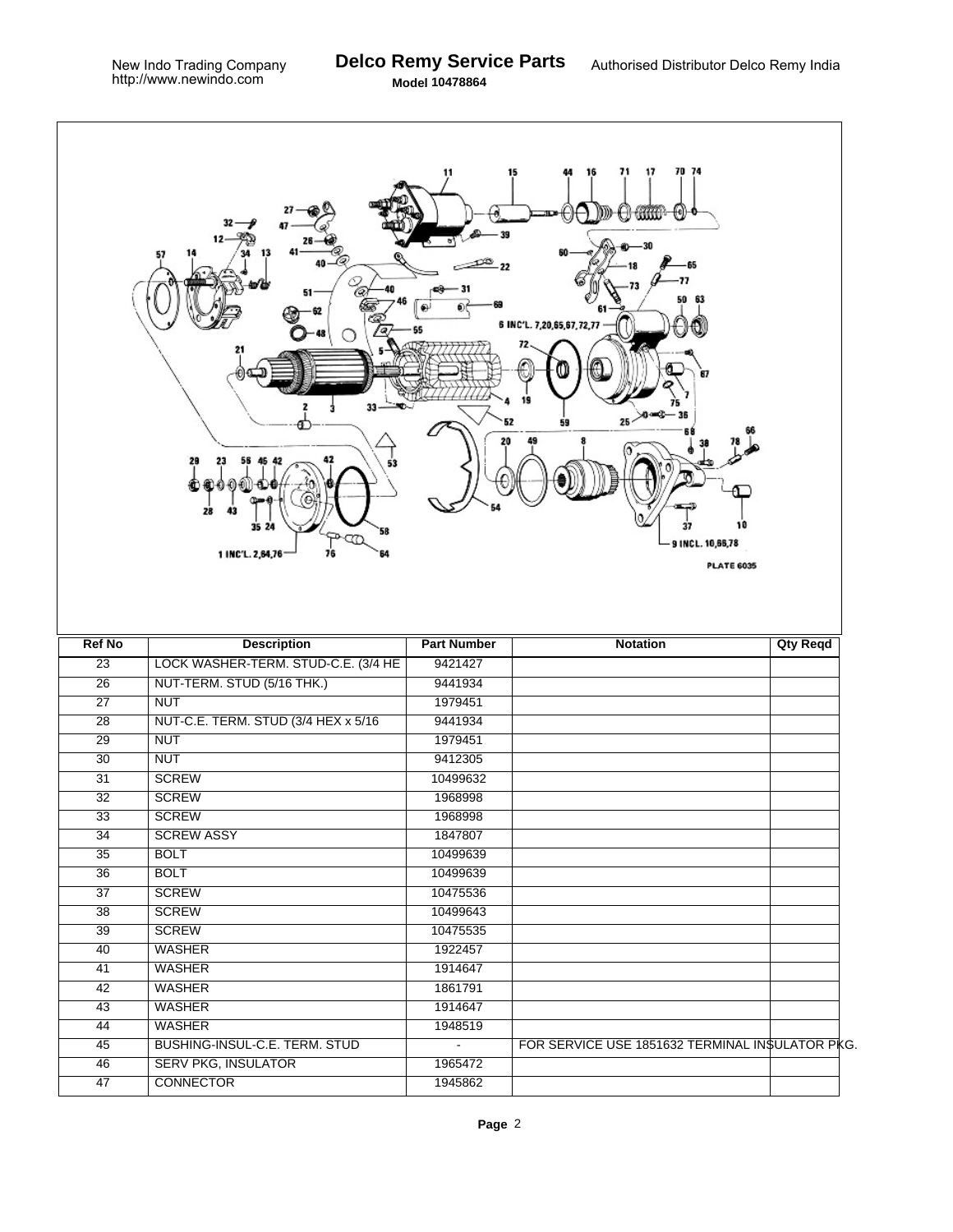Г

| 70 74<br>16<br>71<br>17<br>15<br>11<br>mm<br>₩<br>∯€])<br>199901<br>77<br>51<br>50<br>63<br>♠<br>6 INC'L. 7,20,65,67,72,77<br>67<br>33<br>25 <sup>2</sup><br>59<br>29<br>56<br>53<br>28<br>43<br>37<br>10<br>35 24<br>58<br>œ<br>9 INCL. 10,66,78<br>76<br>1 INC'L. 2,64,76<br>64<br><b>PLATE 6035</b> |                              |                    |                                                 |                 |  |  |  |  |
|--------------------------------------------------------------------------------------------------------------------------------------------------------------------------------------------------------------------------------------------------------------------------------------------------------|------------------------------|--------------------|-------------------------------------------------|-----------------|--|--|--|--|
| <b>Ref No</b>                                                                                                                                                                                                                                                                                          | <b>Description</b>           | <b>Part Number</b> | <b>Notation</b>                                 | <b>Qty Reqd</b> |  |  |  |  |
| 48                                                                                                                                                                                                                                                                                                     | <b>GASKET</b>                | 1964857            |                                                 |                 |  |  |  |  |
| 49                                                                                                                                                                                                                                                                                                     | O RING                       | 1851960            |                                                 |                 |  |  |  |  |
| 50                                                                                                                                                                                                                                                                                                     | <b>GASKET</b>                | 1964857            |                                                 |                 |  |  |  |  |
| $\overline{51}$                                                                                                                                                                                                                                                                                        | <b>INSULATOR</b>             | 1955989            |                                                 |                 |  |  |  |  |
| 52                                                                                                                                                                                                                                                                                                     | <b>INSULATOR</b>             | 1914873            |                                                 |                 |  |  |  |  |
| $\overline{56}$                                                                                                                                                                                                                                                                                        | INSULATOR-TERM. STUD-C.E.    | $\blacksquare$     | FOR SERVICE USE 1851632 TERMINAL INSULATOR PKG. |                 |  |  |  |  |
| $\overline{57}$                                                                                                                                                                                                                                                                                        | <b>INSULATOR-BRUSH PLATE</b> | 1964516            |                                                 |                 |  |  |  |  |
| 58                                                                                                                                                                                                                                                                                                     | O RING                       | 1945860            |                                                 |                 |  |  |  |  |
| 59                                                                                                                                                                                                                                                                                                     | O RING                       | 1945860            |                                                 |                 |  |  |  |  |
| 60                                                                                                                                                                                                                                                                                                     | O RING                       | 1894643            |                                                 |                 |  |  |  |  |
| 61                                                                                                                                                                                                                                                                                                     | O RING                       | 1894642            |                                                 |                 |  |  |  |  |
| 62                                                                                                                                                                                                                                                                                                     | <b>PLUG</b>                  | 1945356            |                                                 |                 |  |  |  |  |
| 63                                                                                                                                                                                                                                                                                                     | <b>PLUG</b>                  | 1945356            |                                                 |                 |  |  |  |  |
| 64                                                                                                                                                                                                                                                                                                     | CUP                          | 1978756            |                                                 |                 |  |  |  |  |
| 65                                                                                                                                                                                                                                                                                                     | CUP                          | 1978756            |                                                 |                 |  |  |  |  |
| 66                                                                                                                                                                                                                                                                                                     | CUP                          | 1978756            |                                                 |                 |  |  |  |  |
| 67                                                                                                                                                                                                                                                                                                     | <b>PLUG</b>                  | 1949619            |                                                 |                 |  |  |  |  |
| 69                                                                                                                                                                                                                                                                                                     | SHOE-POLE                    | 1869747            |                                                 |                 |  |  |  |  |
| 70                                                                                                                                                                                                                                                                                                     | <b>RETAINER-SPRING</b>       | 1948526            |                                                 |                 |  |  |  |  |
| $\overline{71}$                                                                                                                                                                                                                                                                                        | <b>RETAINER-SPRING</b>       | 1948520            |                                                 |                 |  |  |  |  |
| $\overline{72}$                                                                                                                                                                                                                                                                                        | <b>SEAL-OIL</b>              | 1918047            |                                                 |                 |  |  |  |  |
| 73                                                                                                                                                                                                                                                                                                     | SHAFT-LEVER                  | 1948529            |                                                 |                 |  |  |  |  |
| $\overline{74}$                                                                                                                                                                                                                                                                                        | <b>RING</b>                  | 9416374            |                                                 |                 |  |  |  |  |